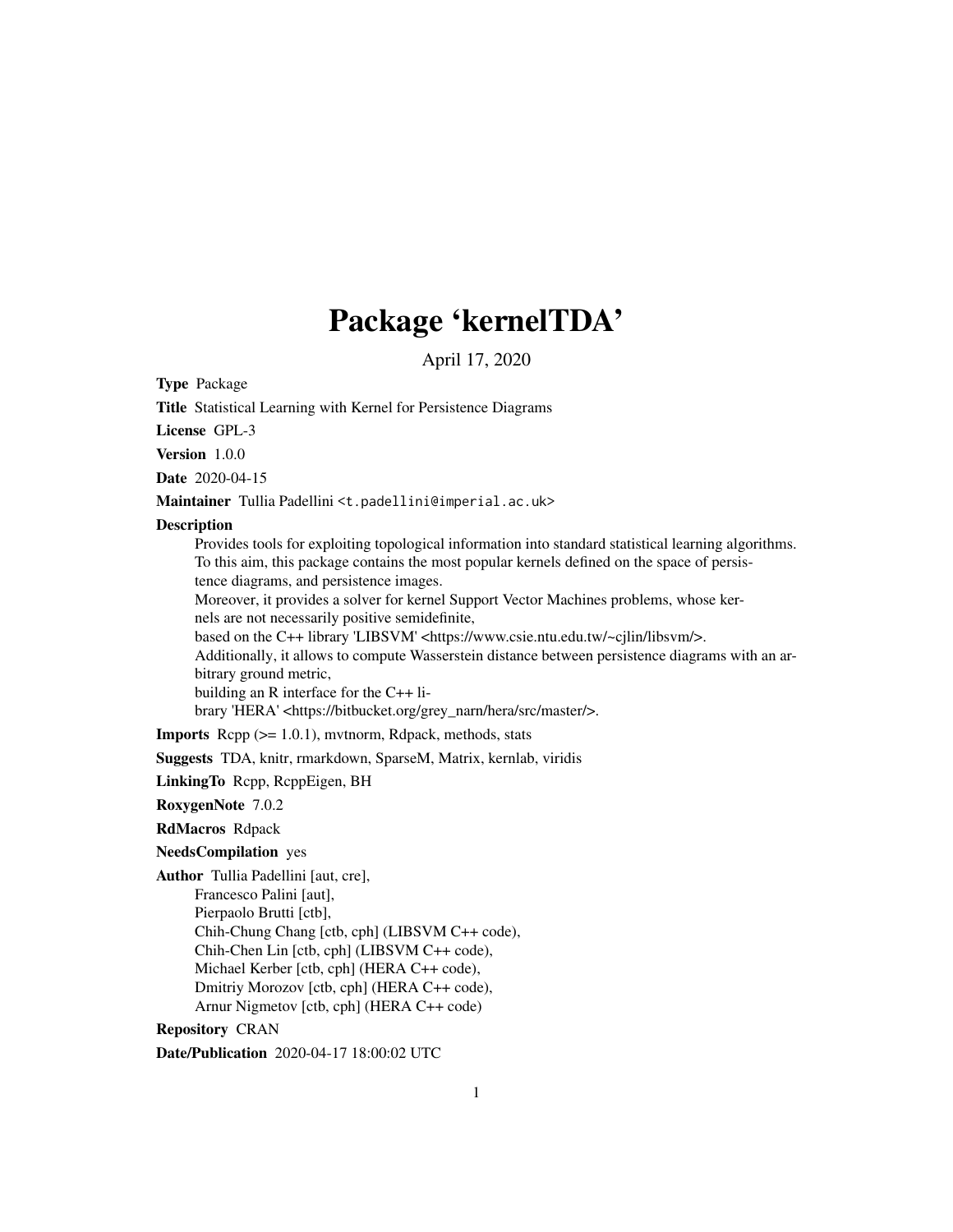## <span id="page-1-0"></span>R topics documented:

| Index |  |  | 13 |
|-------|--|--|----|

gaus.kernel *Geodesic Gaussian Kernel (GGK)*

#### Description

Computes the Geodesic Gaussian Kernel (GGK) between persistence diagrams.

#### Usage

gaus.kernel(d1, d2 = NULL, h, dimension)

#### Arguments

| d1        | A persistence diagram (matrix with 3 col where the first one is the dimension,<br>the second is the birth-time and the third is the death-time) or a list of diagrams. |
|-----------|------------------------------------------------------------------------------------------------------------------------------------------------------------------------|
| d2        | A persistence diagram (matrix with 3 col where the first one is the dimension,<br>the second is the birth-time and the third is the death-time).                       |
| h         | bandwidth of the kernel.                                                                                                                                               |
| dimension | The dimension of the topological feature (0 for connected components, 1 for<br>cycles etc).                                                                            |

#### Value

If d1 is a list of Persistence Diagrams, this function returns a matrix whose (i,j) entry is the GGK computed in (d1[[i]], d2[[j]]), otherwise it returns the value for the GGK computed in (d1, d2).

#### Author(s)

Tullia Padellini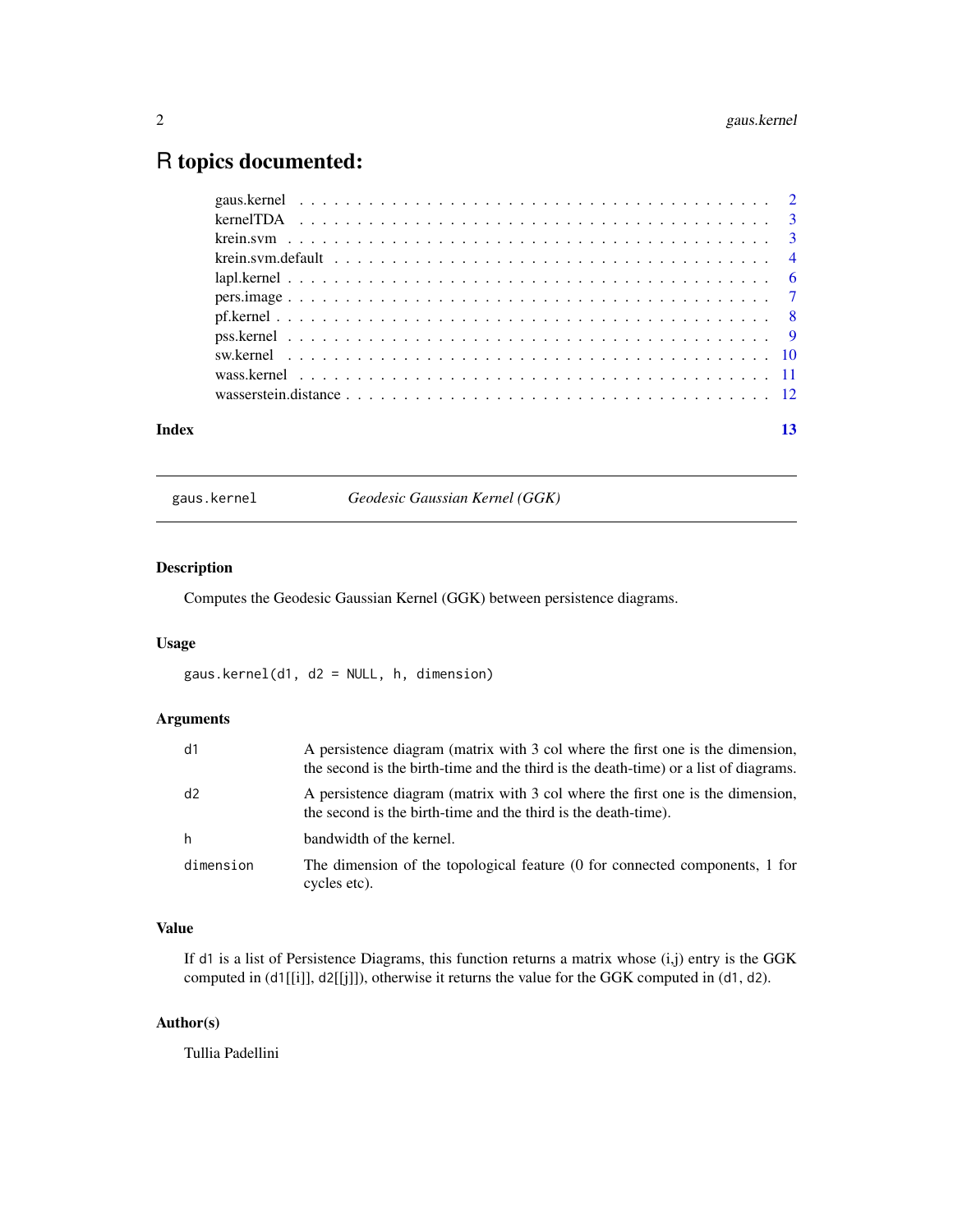#### <span id="page-2-0"></span>kernelTDA 3

#### References

Padellini T, Brutti P (2017). "Supervised Learning with Indefinite Topological Kernels." *arXiv preprint arXiv:1709.07100*.

#### Examples

```
diag1 <- matrix(c(1,1,1,0,2,3,2,2.5,4), ncol = 3, byrow = FALSE)
diag2 <- matrix(c(1,1,0,1,1,2), ncol = 3, byrow = FALSE)
gaus.kernel(d1 = diag1, d2 = diag2, h = 1, dimension = 1)
```
kernelTDA *kernelTDA: Kernels for Persistence Diagrams*

#### Description

The kerenelTDA package provides implementation for the most common kernels defined in the space of Persistence Diagrams. These kernel can then be used in most kernel based method.

krein.svm *Krein Support Vector Machine*

#### Description

Solves a kernelized Support Vector Machine in the case where the kernel used may not be positive semidefinite.

#### Usage

```
krein.svm(kernelmat, ...)
```
#### Arguments

| kernelmat | the kernel matrix computed for all observations                                                |
|-----------|------------------------------------------------------------------------------------------------|
| $\cdots$  | additional parameters, see krein. svm. default for more details on how to use<br>this function |
|           |                                                                                                |

#### Details

This function implements the Krein Support Vector Machine solver as defined by Loosli et al. (2015). The implementation of the solver is a modified version of the popular C++ library 'LIB-SVM', while the connection to 'R' heavily relies on the 'R'-package e1701.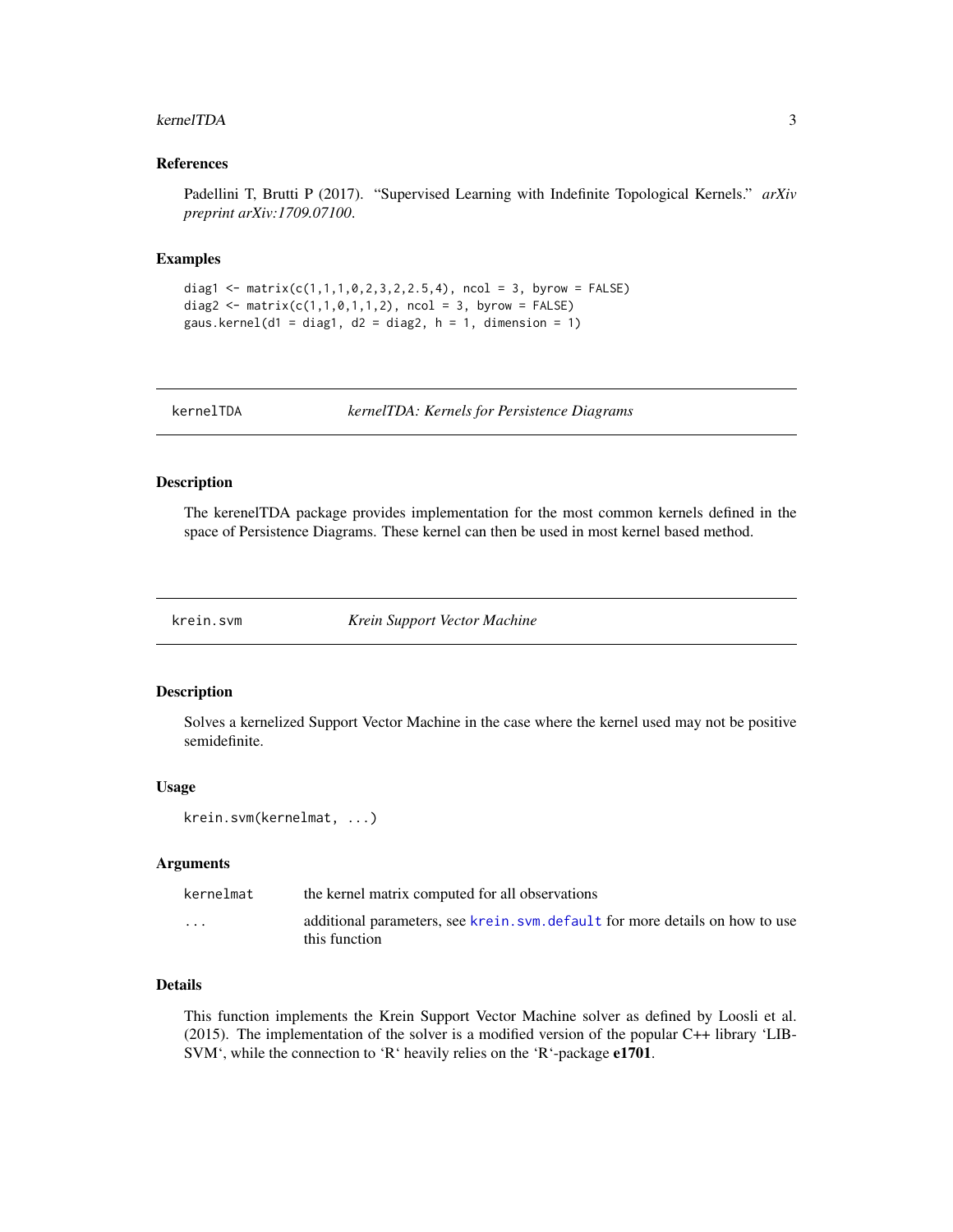#### <span id="page-3-0"></span>Value

An object of class krein. svm containing the fitted model, including:

SV a matrix containing the Support Vectors

index index of the resulting support vectors in the data matrix

coefs a matrix containing corresponding coefficients times the training labels

rho value of the (negative) intercept

### Author(s)

Tullia Padellini, Francesco Palini, David Meyer. The included C++ library LIBSVM is authored by Chih-Chung Chang and Chih-Jen Lin)

#### References

Loosli G, Canu S, Ong CS (2015). "Learning SVM in Krein spaces." *IEEE transactions on pattern analysis and machine intelligence*, 38(6), 1204–1216.

Chang C, Lin C (2011). "LIBSVM: A library for support vector machines." *ACM transactions on intelligent systems and technology (TIST)*, 2(3), 27.

Dimitriadou E, Hornik K, Leisch F, Meyer D, Weingessel A (2008). "Misc functions of the Department of Statistics (e1071), TU Wien." *R package*, 1, 5–24.

#### Examples

```
library(TDA)
set.seed(123)
foo.data = list()for(i in 1:20){
foo = circleUnif(100)
foo.data[[i]] = ripsDiag(foo, 1,1)$diagram}
for(i in 21:40){
foo = cbind(runif(100), runif(100))
foo.data[[i]] = ripsDiag(foo, 1,1)$diagram
}
GSWkernel = gaus.kernel(foo.data, h = 1, dimension = 1, q = 2)
GGKclass = krein.svm(kernelmat = GSWkernel, y = rep(c(1,2), c(20,20)))
```
<span id="page-3-1"></span>krein.svm.default *Krein Support Vector Machine*

#### **Description**

Solves a kernelized Support Vector Machine in the case where the kernel used may not be positive semidefinite.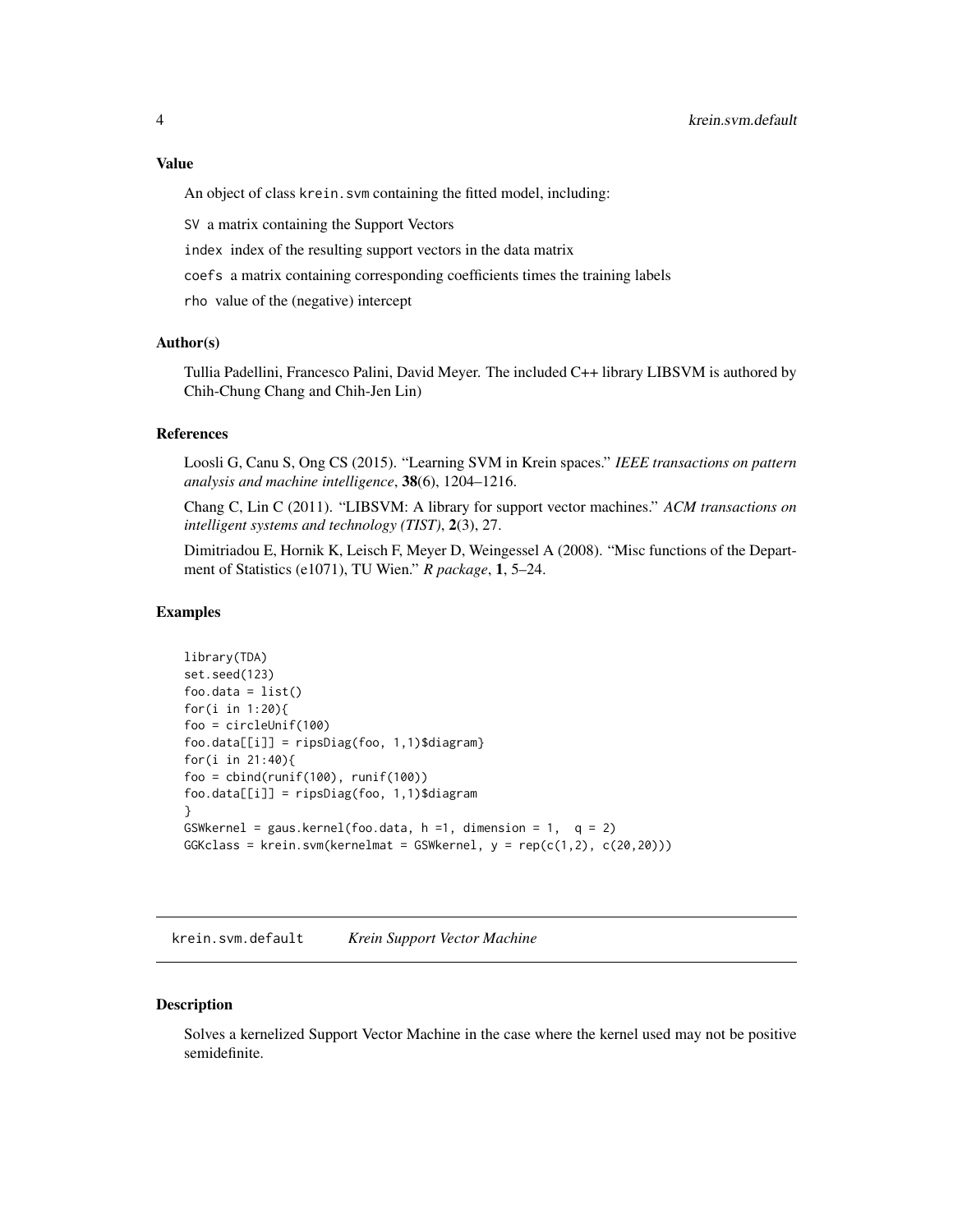krein.svm.default 5

#### Usage

```
## Default S3 method:
krein.svm(
 kernelmat = NULL,
 y = NULL,cost = 1,
  class.weights = NULL,
  cross = \theta,
  probability = FALSE,
  fitted = TRUE,subset,
  ...
)
```
#### Arguments

| kernelmat     | the kernel matrix computed for all observations                                                                                                                                                                                                                                                 |
|---------------|-------------------------------------------------------------------------------------------------------------------------------------------------------------------------------------------------------------------------------------------------------------------------------------------------|
| у             | a vector of labels                                                                                                                                                                                                                                                                              |
| cost          | cost of violating the constraint                                                                                                                                                                                                                                                                |
| class.weights | a named vector of weights for the different classes, used for asymmetric class<br>sizes. Not all factor levels have to be supplied (default weight: 1). All compo-<br>nents have to be named. Specifying "inverse" will choose the weights inversely<br>proportional to the class distribution. |
| cross         | number of fold in a k-fold cross validation                                                                                                                                                                                                                                                     |
| probability   | logical indicating whether the model should allow for probability predictions<br>(default: FALSE).                                                                                                                                                                                              |
| fitted        | logical indicating whether the fitted values should be computed and included in<br>the model or not (default: TRUE)                                                                                                                                                                             |
| subset        | an index vector specifying the cases to be used in the training sample. (NOTE:<br>If given, this argument must be named.)                                                                                                                                                                       |
| $\cdots$      | additional parameters                                                                                                                                                                                                                                                                           |

#### Details

This function implements the Krein Support Vector Machine solver as defined by Loosli et al. (2015). The implementation of the solver is a modified version of the popular C++ library 'LIB-SVM', while the connection to 'R' heavily relies on the 'R'-package e1701.

#### Value

An object of class krein. svm containing the fitted model, including:

SV a matrix containing the Support Vectors

index index of the resulting support vectors in the data matrix

coefs a matrix containing corresponding coefficients times the training labels

rho value of the (negative) intercept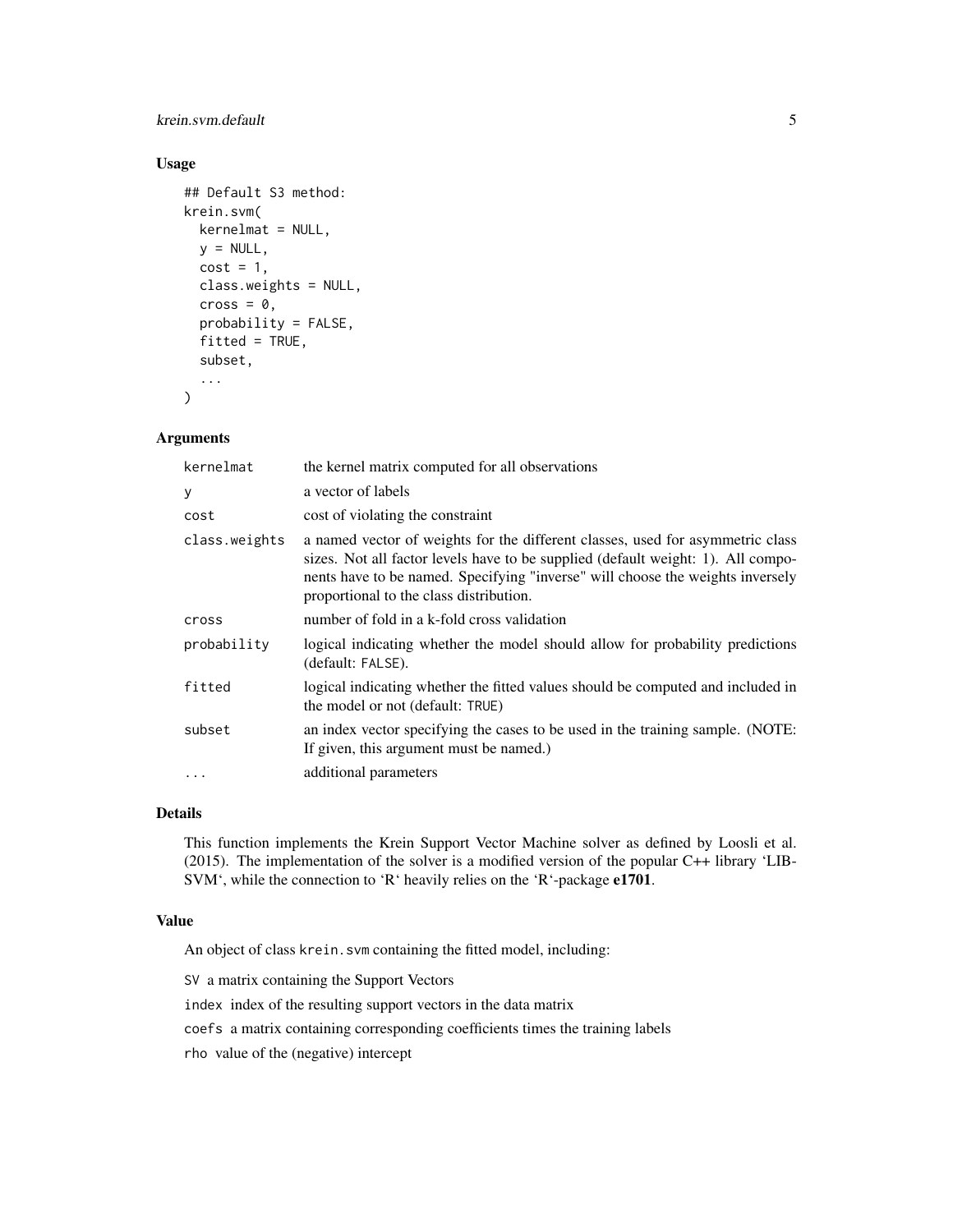#### <span id="page-5-0"></span>Author(s)

Tullia Padellini, Francesco Palini, David Meyer. The included C++ library LIBSVM is authored by Chih-Chung Chang and Chih-Jen Lin)

#### References

Loosli G, Canu S, Ong CS (2015). "Learning SVM in Krein spaces." *IEEE transactions on pattern analysis and machine intelligence*, 38(6), 1204–1216.

Chang C, Lin C (2011). "LIBSVM: A library for support vector machines." *ACM transactions on intelligent systems and technology (TIST)*, 2(3), 27.

Dimitriadou E, Hornik K, Leisch F, Meyer D, Weingessel A (2008). "Misc functions of the Department of Statistics (e1071), TU Wien." *R package*, 1, 5–24.

#### Examples

```
## DO NOT RUN:
# library(TDA)
# set.seed(123)
# foo.data = list()# for(i in 1:20){
# foo = circleUnif(100)
# foo.data[[i]] = ripsDiag(foo, 1,1)$diagram}
# for(i in 21:40){
# foo = cbind(runif(100), runif(100))
# foo.data[[i]] = ripsDiag(foo, 1,1)$diagram
# }
# GSWkernel = gaus.kernel(foo.data, h =1, dimension = 1, q = 2)
# GGKclass = krein.svm(kernelmat = GSWkernel, y = rep(c(1,2), c(20,20)))
```
lapl.kernel *Geodesic Laplacian Kernel (GLK)*

#### Description

Computes the Geodesic Laplacian Kernel (GLK) between persistence diagrams.

#### Usage

```
lapl.kernel(d1, d2 = NULL, h, dimension)
```
#### **Arguments**

| d1        | A persistence diagram (matrix with 3 col where the first one is the dimension,                                                                   |
|-----------|--------------------------------------------------------------------------------------------------------------------------------------------------|
|           | the second is the birth-time and the third is the death-time) or a list of diagrams                                                              |
| d2        | A persistence diagram (matrix with 3 col where the first one is the dimension,<br>the second is the birth-time and the third is the death-time). |
| h         | bandwidth of the kernel.                                                                                                                         |
| dimension | The dimension of the topological feature (0 for connected components, 1 for<br>cycles etc)                                                       |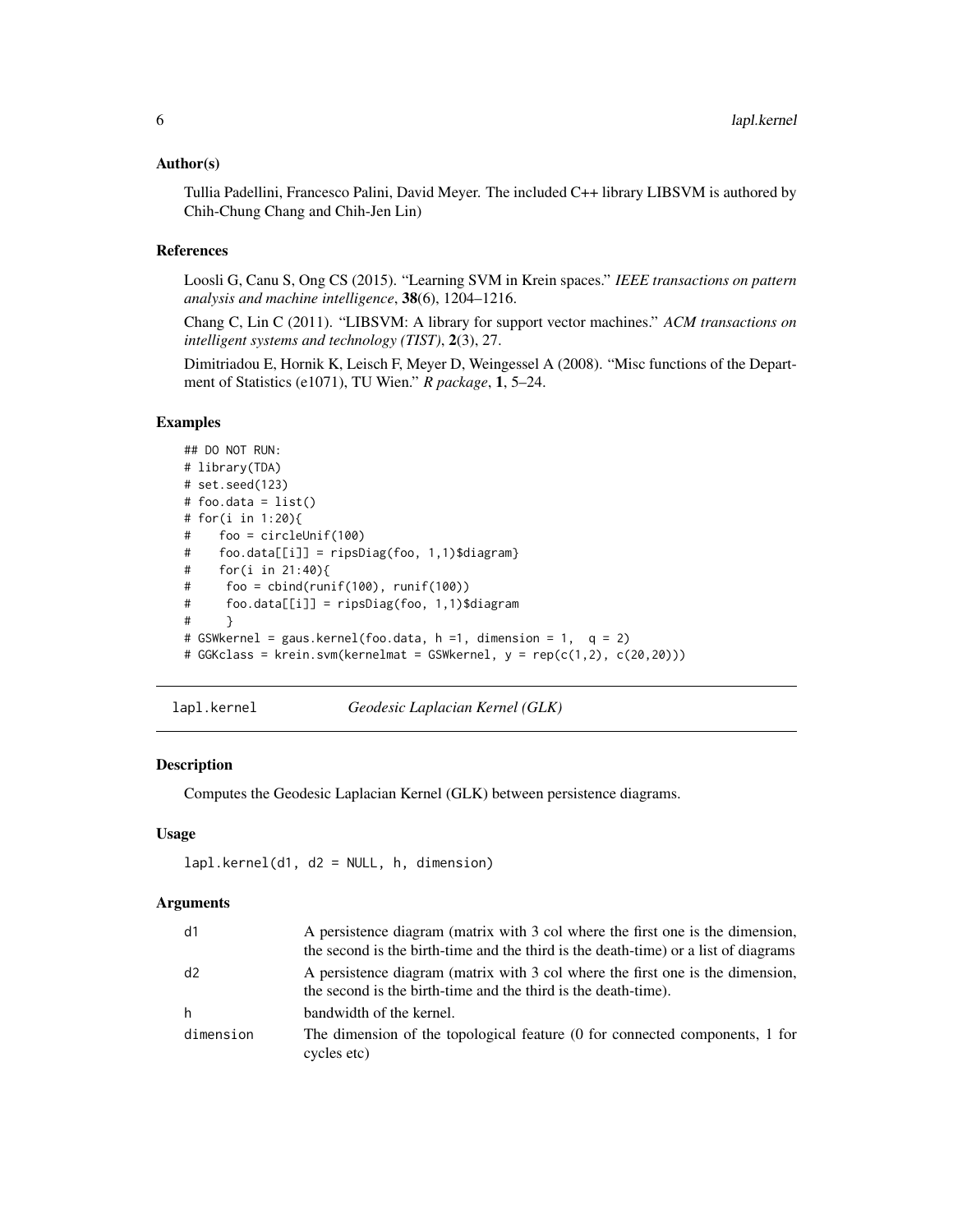#### <span id="page-6-0"></span>pers.image 7

#### Value

If d1 is a list of Persistence Diagrams, this function returns a matrix whose (i,j) entry is the GLK computed in (d1[[i]], d2[[j]]), otherwise it returns the value for the GLK computed in (d1, d2).

#### Author(s)

Tullia Padellini

#### References

Padellini T, Brutti P (2017). "Supervised Learning with Indefinite Topological Kernels." *arXiv preprint arXiv:1709.07100*.

#### Examples

```
diag1 <- matrix(c(1,1,1,0,2,3,2,2.5,4), ncol = 3, byrow = FALSE)
diag2 <- matrix(c(1,1,0,1,1,2), ncol = 3, byrow = FALSE)lapl.kernel(d1 = diag1, d2 = diag2, h = 1, dimension = 1)
```

```
pers.image Persistence Image
```
#### Description

Compute the Persistence Image for a given diagram, using piecewise linear weight functions and Gaussian baseline distribution.

### Usage

pers.image(d1, nbins, dimension, h)

#### Arguments

| d1        | A persistence diagram, in the form of a matrix with 3 columns (first one is the<br>dimension, second is the birth-time, last one is the death-time). |
|-----------|------------------------------------------------------------------------------------------------------------------------------------------------------|
| nbins     | Number of bins for the discretization of the Persistence Surface into the Persis-<br>tence Image.                                                    |
| dimension | Dimension of the topological features of interest (0 for connected components,<br>1 for cycles etc).                                                 |
| h         | Standard deviation of the Gaussian baseline used to compute the Persistence<br>Surface.                                                              |

#### Value

a nbins x nbins matrix containing the Persistence Image.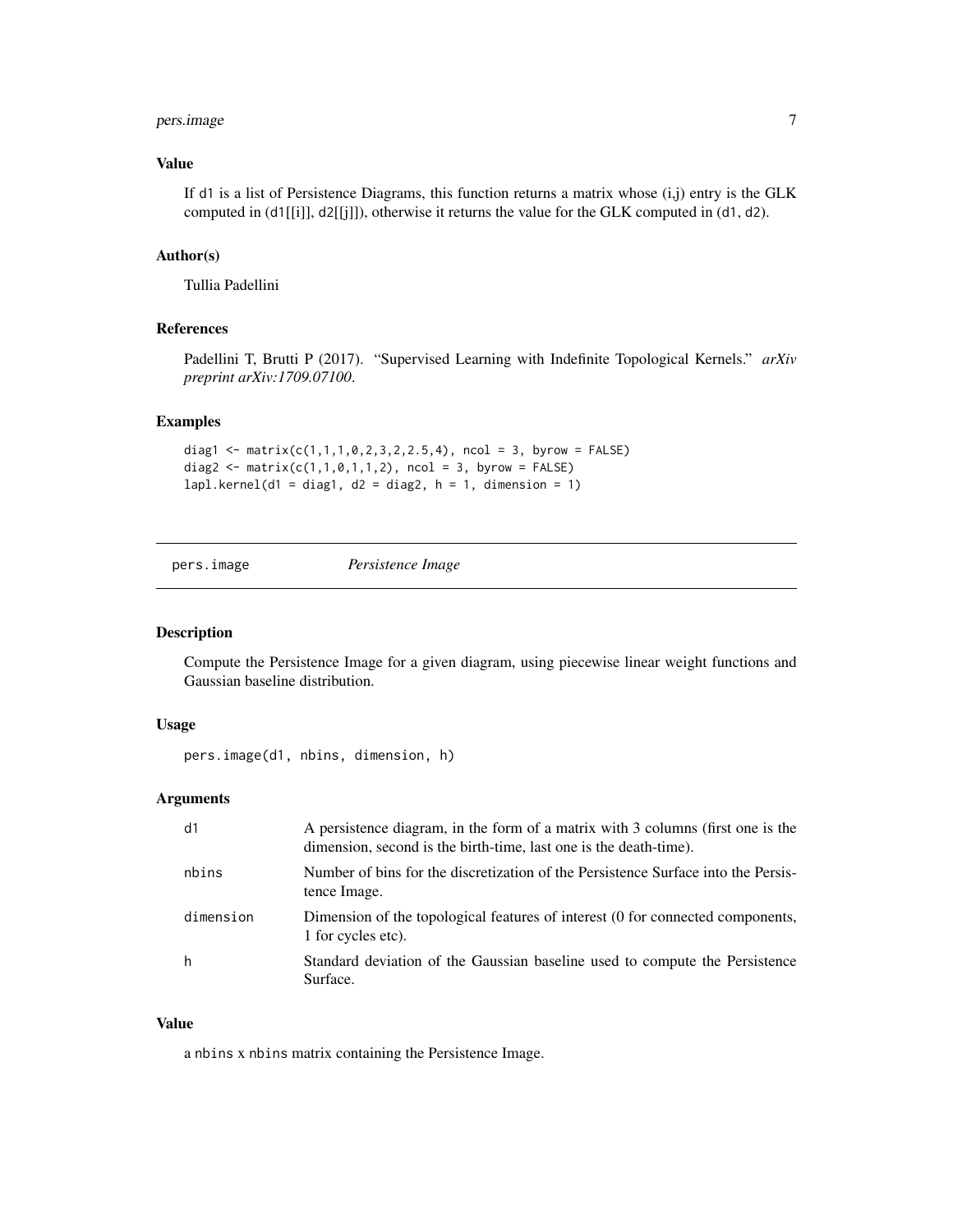#### <span id="page-7-0"></span>Author(s)

Tullia Padellini

#### References

Adams H, Emerson T, Kirby M, Neville R, Peterson C, Shipman P, Chepushtanova S, Hanson E, Motta F, Ziegelmeier L (2017). "Persistence images: A stable vector representation of persistent homology." *The Journal of Machine Learning Research*, 18(1), 218–252.

#### Examples

```
diag1 <- matrix(c(1,1,1,0,2,3,2,2.5,4), ncol = 3, byrow = FALSE)
colnames(diag1) <- c("dimension", "birth", "death")
pi1 \le pers.image(d1 = diag1, nbins = 20, dimension = 1, h = 1)
image(pi1)
```
pf.kernel *Persistence Fisher Kernel (PFK)*

#### Description

Computes the Persistence Fisher Kernel (PFK) between persistence diagrams.

#### Usage

pf.kernel(d1, d2 = NULL, h, dimension, sigma)

#### Arguments

| d1        | A persistence diagram (matrix with 3 col where the first one is the dimension,<br>the second is the birth-time and the third is the death-time) or a list of diagrams. |
|-----------|------------------------------------------------------------------------------------------------------------------------------------------------------------------------|
| d2        | A persistence diagram (matrix with 3 col where the first one is the dimension,<br>the second is the birth-time and the third is the death-time).                       |
| h         | bandwidth of the PFK.                                                                                                                                                  |
| dimension | The dimension of the topological feature (0 for connected components, 1 for<br>cycles etc)                                                                             |
| sigma     | standard deviation of the base Gaussian Kernel.                                                                                                                        |

#### Value

If d1 is a list of Persistence Diagrams, this function returns a matrix whose (i,j) entry is the PFK computed in (d1[[i]], d2[[j]]), otherwise it returns the value for the PFK computed in (d1, d2).

#### Author(s)

Tullia Padellini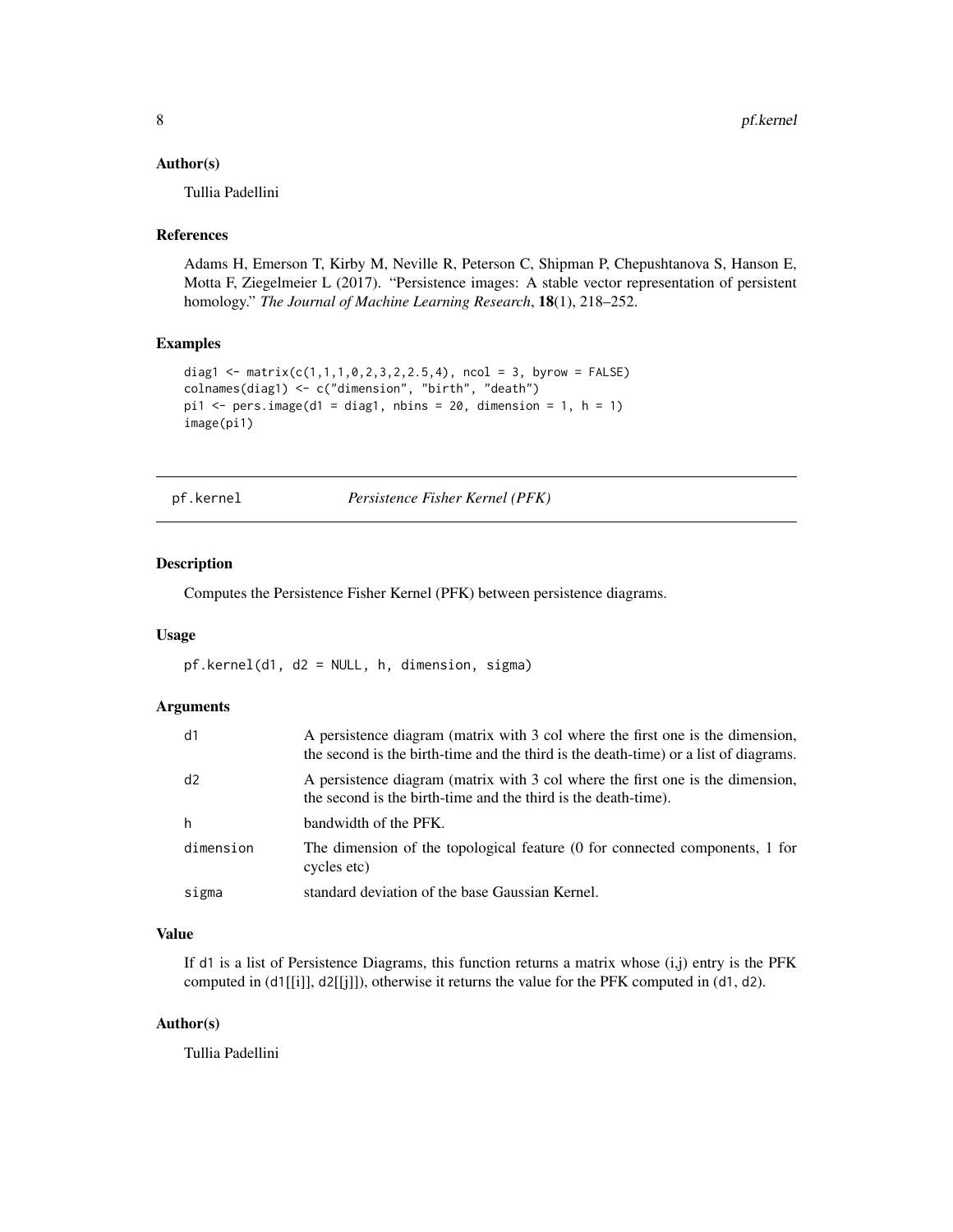#### <span id="page-8-0"></span>pss.kernel 9

#### References

Le T, Yamada M (2018). "Persistence fisher kernel: A riemannian manifold kernel for persistence diagrams." In *Advances in Neural Information Processing Systems*, 10007–10018.

#### Examples

```
diag1 <- matrix(c(1,1,1,0,2,3,2,2.5,4), ncol = 3, byrow = FALSE)
diag2 <- matrix(c(1,1,0,1,1,2)), ncol = 3, byrow = FALSE)
pf.kernel(d1 = diag1, d2 = diag2, h = 1, dimension = 1, sigma = 1)
```
pss.kernel *Persistence Scale Space Kernel (PSSK)*

#### Description

Computes the Persistence Scale Space Kernel (PSSK) between persistence diagrams

#### Usage

pss.kernel(d1, d2 = NULL, h, dimension)

#### Arguments

| d1        | A persistence diagram (matrix with 3 col where the first one is the dimension,<br>the second is the birth-time and the third is the death-time) or a list of diagrams |
|-----------|-----------------------------------------------------------------------------------------------------------------------------------------------------------------------|
| d2        | A persistence diagram (matrix with 3 col where the first one is the dimension,<br>the second is the birth-time and the third is the death-time).                      |
| h         | bandwidth of the kernel.                                                                                                                                              |
| dimension | The dimension of the topological feature (0 for connected components, 1 for<br>cycles etc).                                                                           |

#### Value

If d1 is a list of Persistence Diagrams, this function returns a matrix whose  $(i,j)$  entry is the PSSK computed in  $(d1[[i]], d2[[i]])$ , otherwise it returns the value for the PSSK computed in  $(d1, d2)$ .

#### Author(s)

Tullia Padellini

#### References

Reininghaus J, Huber S, Bauer U, Kwitt R (2015). "A stable multi-scale kernel for topological machine learning." In *Proceedings of the IEEE conference on computer vision and pattern recognition*, 4741–4748.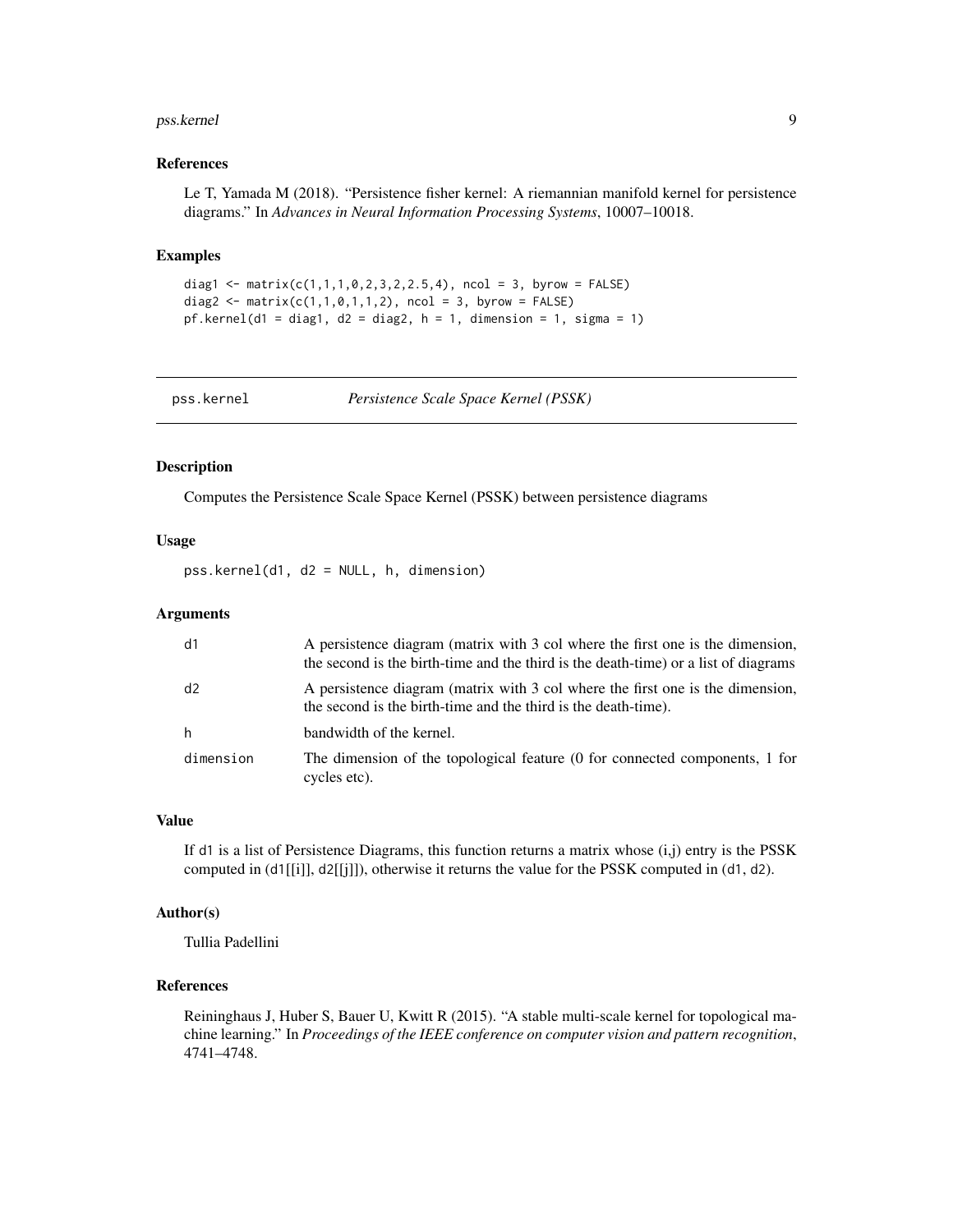#### Examples

```
diag1 <- matrix(c(1,1,1,0,2,3,2,2.5,4), ncol = 3, byrow = FALSE)
diag2 <- matrix(c(1,1,0,1,1,2)), ncol = 3, byrow = FALSE)
pss.kernel(d1 = diag1, d2 = diag2, h = 1, dimension = 1)
```
Persistence Sliced Wasserstein Kernel (SWK)

#### Description

Computes the Persistence Sliced Wasserstein Kernel (SWK) between persistence diagrams.

#### Usage

 $sw.kernel(d1, d2 = NULL, h, dimension, M = 10)$ 

#### Arguments

| d1        | A persistence diagram (matrix with 3 col where the first one is the dimension,<br>the second is the birth-time and the third is the death-time) or a list of diagrams |
|-----------|-----------------------------------------------------------------------------------------------------------------------------------------------------------------------|
| d2        | A persistence diagram (matrix with 3 col where the first one is the dimension,<br>the second is the birth-time and the third is the death-time).                      |
| h         | bandwidth of the kernel                                                                                                                                               |
| dimension | The dimension of the topological feature (0 for connected components, 1 for<br>cycles etc)                                                                            |
| M         | number of directions on which to approximate the Sliced Wasserstein Distance                                                                                          |

#### Value

If d1 is a list of Persistence Diagrams, this function returns a matrix whose  $(i,j)$  entry is the SWK computed in  $(d1[[i]], d2[[i]])$ , otherwise it returns the value for the SWK computed in  $(d1, d2)$ 

#### Author(s)

Tullia Padellini

#### References

Carriere M, Cuturi M, Oudot S (2017). "Sliced wasserstein kernel for persistence diagrams." In *Proceedings of the 34th International Conference on Machine Learning-Volume 70*, 664–673. JMLR. org.

#### Examples

```
diag1 <- matrix(c(1,1,1,0,2,3,2,2.5,4), ncol = 3, byrow = FALSE)
diag2 <- matrix(c(1,1,0,1,1,2)), ncol = 3, byrow = FALSE)
sw.kernel(d1 = diag1, d2 = diag2, h = 1, dimension = 1)
```
<span id="page-9-0"></span>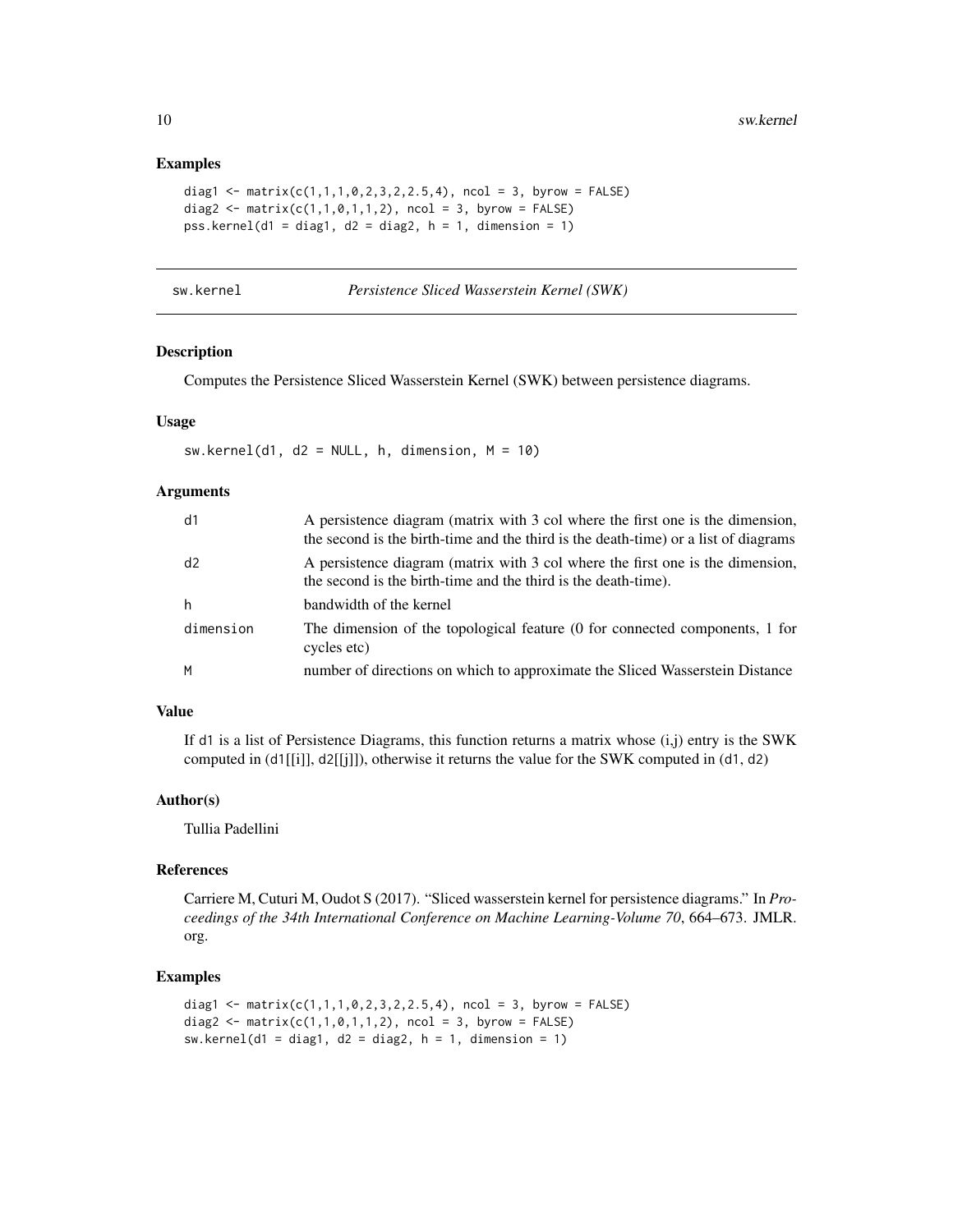<span id="page-10-0"></span>

#### Description

Computes the L\_infty q-Wasserstein Kernel (WK) between persistence diagrams.

#### Usage

```
wass.kernel(d1, d2 = NULL, h, dimension, q)
```
#### Arguments

| d1        | A persistence diagram (matrix with 3 col where the first one is the dimension,<br>the second is the birth-time and the third is the death-time) or a list of diagrams |
|-----------|-----------------------------------------------------------------------------------------------------------------------------------------------------------------------|
| d2        | A persistence diagram (matrix with 3 col where the first one is the dimension,<br>the second is the birth-time and the third is the death-time).                      |
| h         | bandwidth of the kernel.                                                                                                                                              |
| dimension | The dimension of the topological feature (0 for connected components, 1 for<br>cycles etc).                                                                           |
| q         | order of the q-Wasserstein distance.                                                                                                                                  |

#### Value

If d1 is a list of Persistence Diagrams, this function returns a matrix whose  $(i,j)$  entry is the WK computed in (d1[[i]], d2[[j]]), otherwise it returns the value for the WK computed in (d1, d2).

#### Author(s)

Tullia Padellini

#### Examples

```
diag1 <- matrix(c(1,1,1,0,2,3,2,2.5,4), ncol = 3, byrow = FALSE)
diag2 <- matrix(c(1,1,0,1,1,2)), ncol = 3, byrow = FALSE)
wass.kernel(d1 = diag1, d2 = diag2, h = 1, dimension = 1, q = 2)
```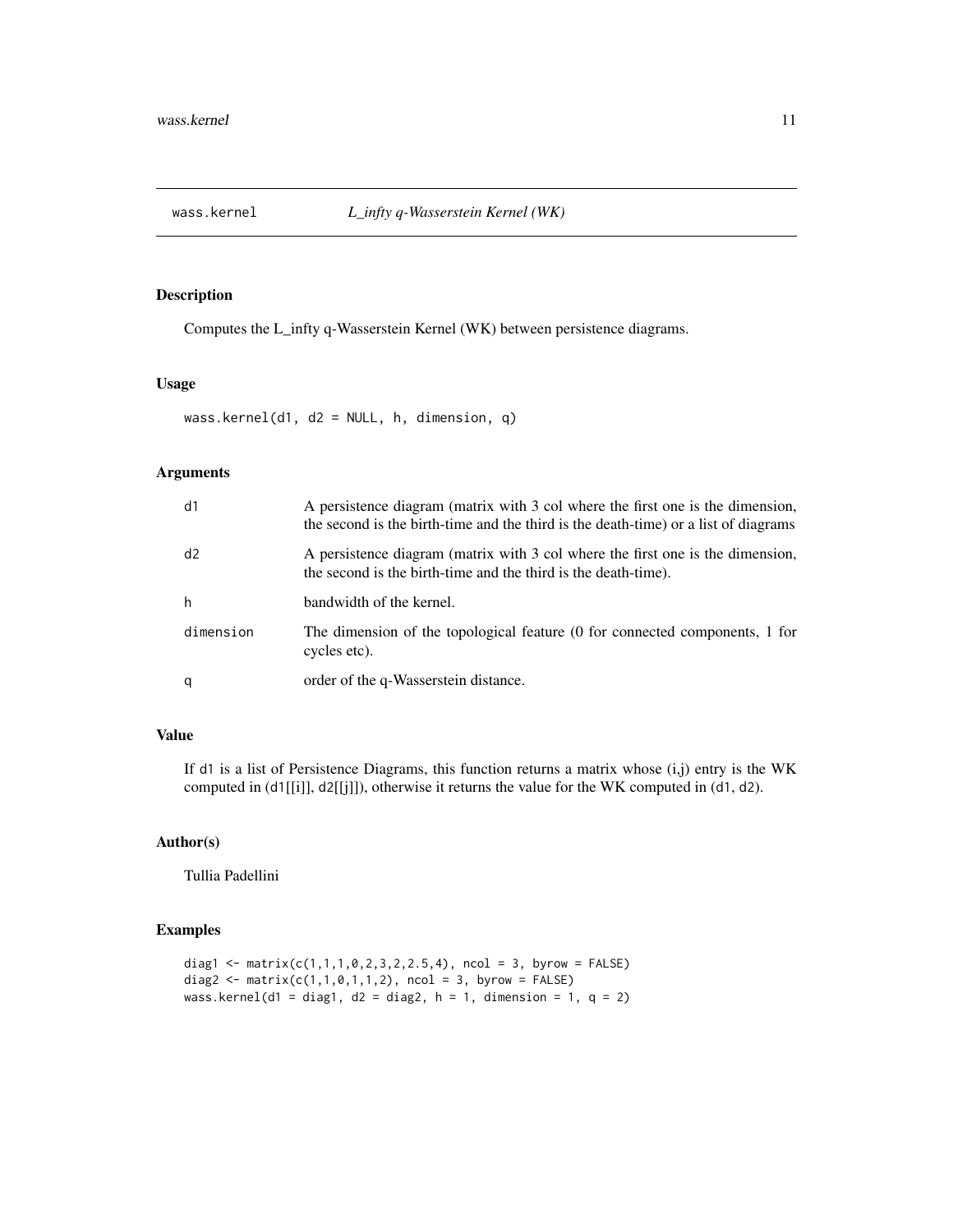<span id="page-11-0"></span>wasserstein.distance *L\_p q-Wasserstein Distance*

#### Description

Compute the q-Wasserstein distance between persistence diagrams using an arbitrary L\_p norm as ground metric.

#### Usage

wasserstein.distance(d1, d2, dimension, q, p = 2)

#### Arguments

| d1        | A persistence diagram (matrix with 3 col where the first one is the dimension,<br>the second is the birth-time and the third is the death-time). |
|-----------|--------------------------------------------------------------------------------------------------------------------------------------------------|
| d2        | A persistence diagram (matrix with 3 col where the first one is the dimension,<br>the second is the birth-time and the third is the death-time). |
| dimension | Dimension of the topological features of interest (0 for connected components,<br>1 for cycles etc).                                             |
| q         | Order of the q-Wasserstein distance.                                                                                                             |
| р         | Order of the L p norm to be used as a ground metric in the computation of the<br>Wasserstein distance.                                           |

#### Details

This function provides an R interface for the efficient C++ library 'HERA' by Michael Kerber, Dmitriy Morozov, and Arnur Nigmetov ([https://bitbucket.org/grey\\_narn/hera/src/master/](https://bitbucket.org/grey_narn/hera/src/master/)).

#### Value

The value for the L\_p q-Wassesterstein between d1 and d2.

#### Author(s)

Tullia Padellini, Francesco Palini. The included C++ library is authored by Michael Kerber, Dmitriy Morozov, and Arnur Nigmetov

#### References

Kerber M, Morozov D, Nigmetov A (2017). "Geometry helps to compare persistence diagrams." *Journal of Experimental Algorithmics (JEA)*, 22, 1–4.

#### Examples

```
diag1 <- matrix(c(1,1,1,0,2,3,2,2.5,4), ncol = 3, byrow = FALSE)
diag2 <- matrix(c(1,1,0,1,1,2), ncol = 3, byrow = FALSE)
wasserstein.distance(diag1, diag2, dimension = 1, q = 1, p = 2)
```